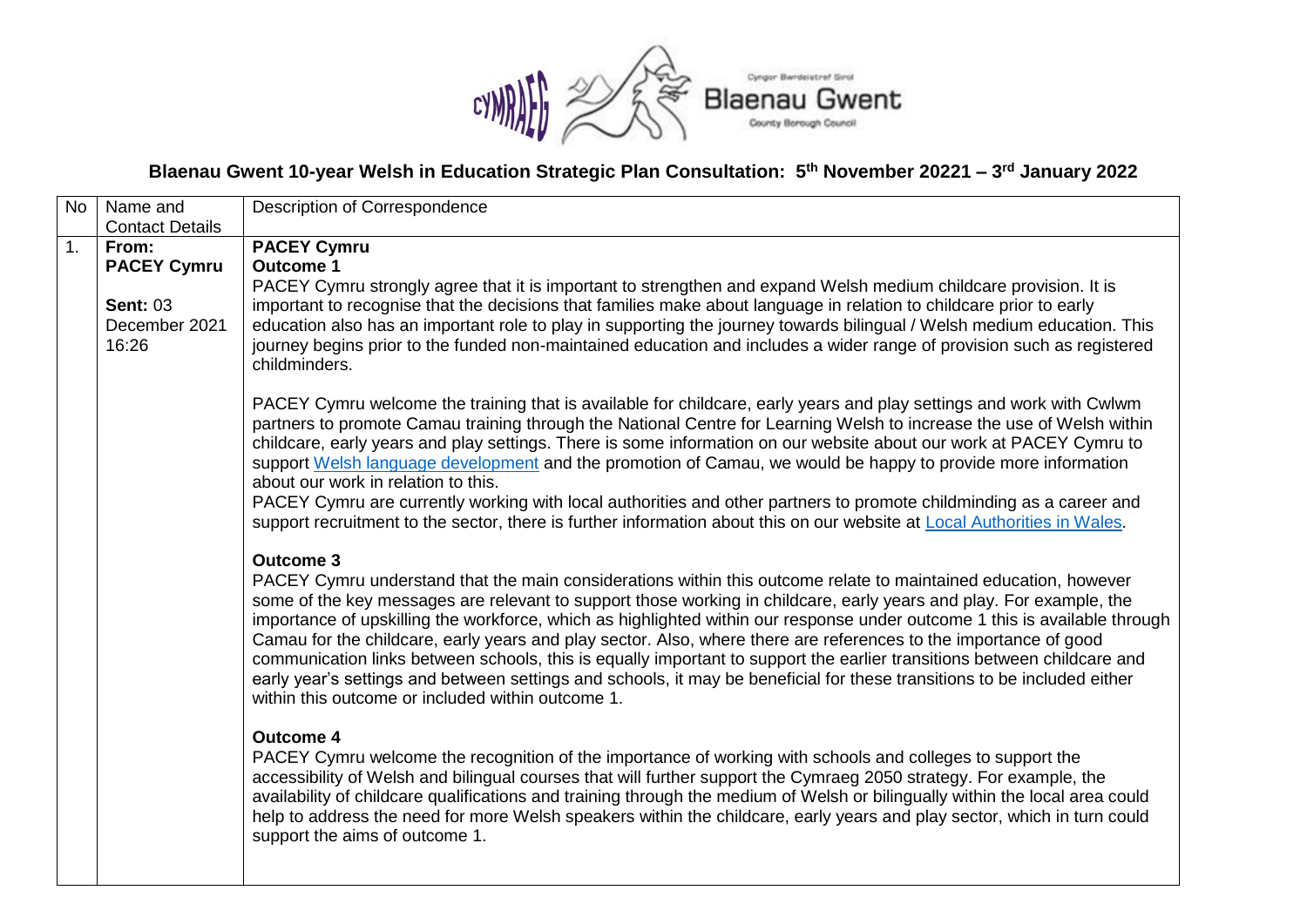| 2. | <b>Mudiad Meithrin</b><br>17.12.21 | Mudiad Meithrin response to the Welsh Education Strategic Plan 2022-2032 Blaenau Gwent County Council<br>Mudiad Meithrin appreciates the opportunity to respond to the consultation of Blaenau Gwent County Council Welsh<br>Education Strategic Plan 2022-2027.                                                                                                                                                                                                                  |
|----|------------------------------------|-----------------------------------------------------------------------------------------------------------------------------------------------------------------------------------------------------------------------------------------------------------------------------------------------------------------------------------------------------------------------------------------------------------------------------------------------------------------------------------|
|    |                                    | Mudiad Meithrin's vision is that every child in Wales should have the opportunity to play, learn and grow through the<br>medium of Welsh. Wherever there are small children in Wales then Mudiad Meithrin (and therefore the Welsh language)<br>should also be present.                                                                                                                                                                                                           |
|    |                                    | We have reflected on the Education Plan which has been prepared by Blaenau Gwent County Borough Council for the<br>next 10 years 2022-2032 and would like to make the following comments:<br>1. We agree with your objectives and want to support you in achieving these.<br>2. We appreciate the work that was done during the course of the last plan in partnership with key stakeholders to                                                                                   |
|    |                                    | develop a strong marketing communication plan and we look forward to continuing with this work.<br>3. We welcome the opportunity to work with you further to develop childcare settings, Cylchoedd meithrin and Ti a<br>Fi, throughout Blaenau Gwent that are convenient to families and in their local community to ensure Welsh<br>medium childcare is accessible to all.                                                                                                       |
|    |                                    | 4. It's worth noting here the importance of working with the local Health Board and the Health Visitors as well as with<br>Officers that have direct contact with families.                                                                                                                                                                                                                                                                                                       |
|    |                                    | Outcome 1                                                                                                                                                                                                                                                                                                                                                                                                                                                                         |
|    |                                    | Thank you for providing detailed data with the current position of the childcare and nursery places available in<br>$\bullet$<br><b>Blaenau Gwent.</b>                                                                                                                                                                                                                                                                                                                            |
|    |                                    | It would be useful to clarify what is meant by the term bilingual childcare setting so that parents are clear when<br>they are making a choice what this means.                                                                                                                                                                                                                                                                                                                   |
|    |                                    | To help with providing opportunities to families to be able to choose Welsh medium childcare close to their home<br>consideration needs to be given to provide Welsh Medium Flying Start places in all areas of the county particularly<br>if there are morning and afternoon sessions running at a location where one of these sessions could be Welsh<br>Medium or adopting the model established in the county through supporting groups through the Croesi'r Bont<br>project. |
|    |                                    | We are pleased that a Welsh Medium Seedling Primary school is opening in Tredegar as Mudiad Meithrin are<br>advanced in their plans to develop a new Cylch Meithrin through the Welsh Government Setup and Succeed<br>Project to generate interest before the school opens. Children from the cylch meithrin will be able to feed directly<br>to the seedling school.                                                                                                             |
|    |                                    | We welcome the opportunity to work with you to establish the 2 new childcare settings planned.<br>Its difficult/problematic to include the total registered places at Non-Maintained settings in the numbers of spaces<br>available for nursery children as a % of these places will be taken up by Flying Start or fee paying 2 years old<br>children. It might be worth considering explaining this.                                                                            |
|    |                                    | Mudiad Meithrin would welcome the opportunities to work with the local authority and other partners on<br>promotional work and would be happy to share work already carried out through speaking to parents Podcasts<br>'Baby Steps to Welsh' as well as other resources such as the video 'What is a Cylch Meithrin? Beth yw Cylch<br>Meithrin?' and resources available on the Mudiad Meithrin web Site and You Tube channel. It would also be                                  |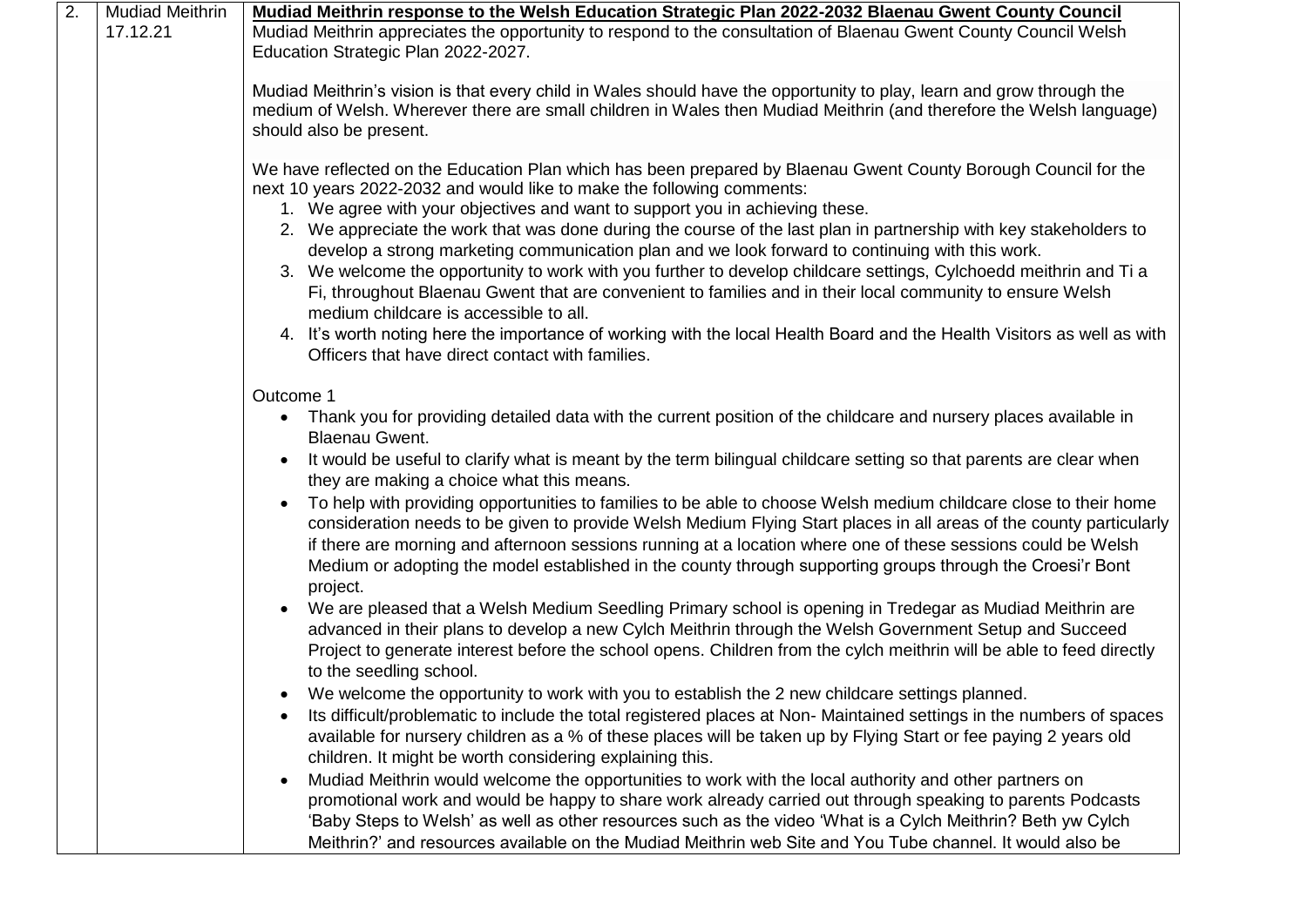beneficial to promote the work carried out through Clwb Cwtsh (Page 28 of document) and Clwb Cylch (Page 28 of document).

- Mudiad Meithrin believes that the work carried out with parents through our Ti a Fi groups is really important. We welcome the opportunities to work with the local authority to develop Ti a Fi Groups and would welcome any funding available to support this work.
- To help achieve the targets for transition rates further analysis of Mudiad Meithrin data will be beneficial to understand the reasons for the transition rates from Cylchoedd meithrin to Welsh Medium Schools and the challenges that are faced by parents.

#### Outcome 2

- There is no clear plan for developing any further schools. We know from experience is that the schools need to be convenient to families and in their local community to ensure Welsh medium Education is accessible to all. We know that Welsh Medium Education is off putting to families when they have to put young children on buses.
- Once the school is open in Tredegar consideration needs to be given to enable older children to transfer into the school. Families that may not have sent their children on the bus to Bro Helyg because they felt it was too far may want Welsh Medium Education and will now reconsider because the school is on their doorstep. Consider promotion of Immersion. Welsh Government has indicated that money will be available for every Local Authority.

#### Outcome 3

• It pleasing to note that a regional secondary school is being considered on the Heads of the Valley this will help stimulate demand with the secondary education being more local.

## Outcome 5

 Details the work carried out by Mudiad Meithrin with regard to engaging with parents prior to the child starting school and we feel that this information would be best place with outcome 1 which refers to work being carried out for this age group.

## Outcome 6

 We are keen to see references to Early Years under this outcome to enable children of all abilities whatever their needs to access Welsh-medium childcare. If the support is not available to children at this stage, we cannot envisage that these children will enter Welsh-medium Education.

## Outcome 7

- It's worth noting the lack of Childcare workers in the Early Years sector in this outcome. With the vision to open further Cylchoedd Meithrin a challenge we will face is finding Welsh speaking qualified staff. We would be happy to work in partnership on any campaigns to recruit staff and promote the work.
- Mudiad Meithrin's Cam wrth Gam for Schools scheme is currently supporting pupils who are attending Ysgol Gyfun Gwynllyw.
- Mudiad Meithrin's Apprenticeship Scheme is also available to give individuals the opportunity to undertake a Childcare qualification although at present there is no uptake within Blaenau Gwent.
- Mudiad Merithrin Academi scheme aims to offer a wide range of development and training opportunities for all staff and volunteers that form part of the Mudiad Meithrin community. This training is provided in various formats, combining traditional face-to-face and online contact, enabling learners to study at times convenient to them.